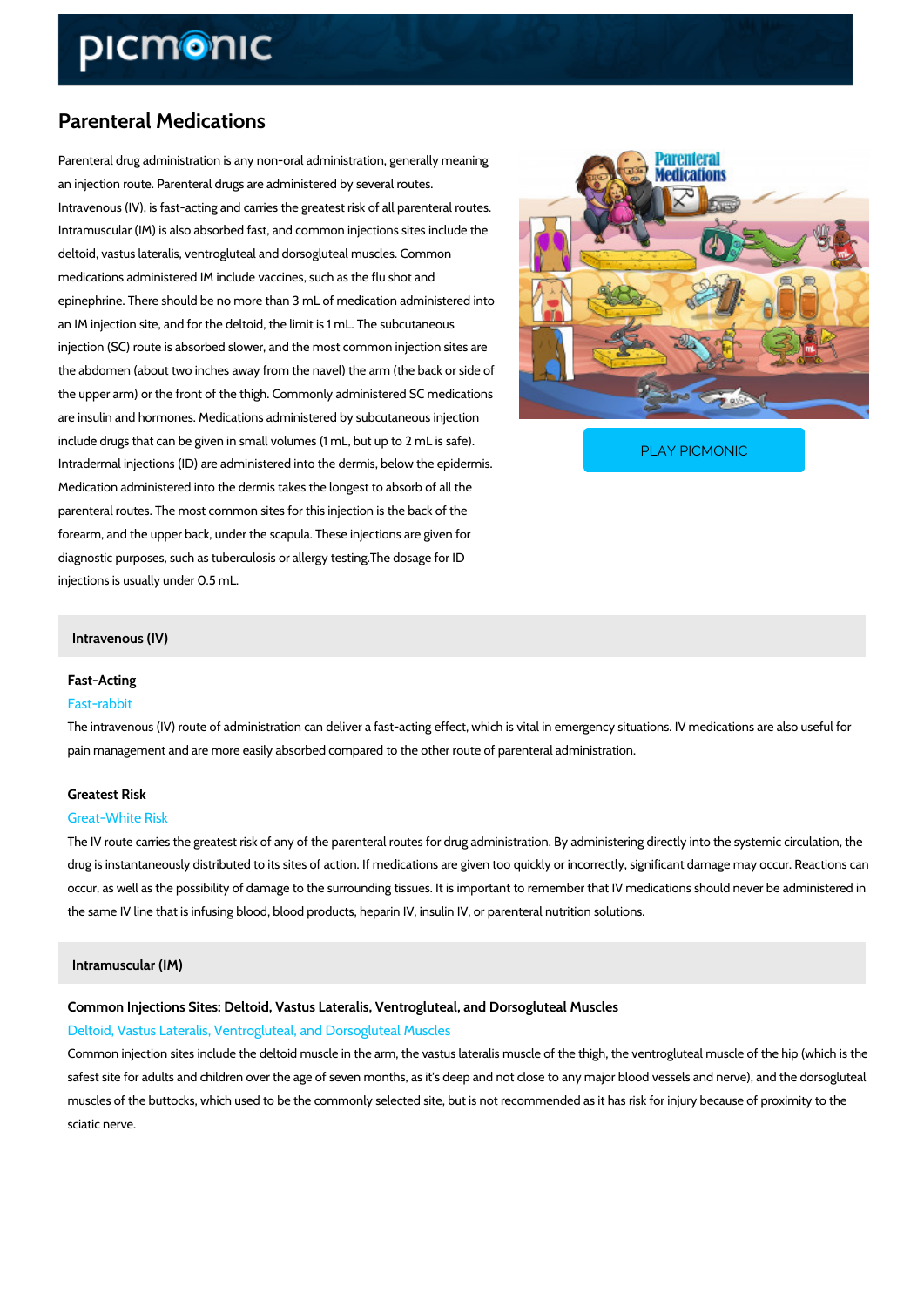#### Absorbed Fast

#### Absorbent-sponge and Fast-rabbit

Intramuscular (IM) injections may be used instead of IV because some drugs are irritating to v because some drugs are destroyed by the digestive system when a drug is swallowed. The intr subcutaneous injections, because muscle tissue has a greater blood supply, as well as being subcutaneous tissue.

# Vaccines and Epinephrine Vaccine and Epi-pen

Common medications administered IM include vaccines, such as the flu shot. Epinephrine, whi intended to be administered via IM, but can be administered subcutaneously as well.

#### 3 mL Limit

(3) Tree with Millionaire-liter-of-cola and Limit-sign There should be no more than 3 mL of medication administered into an IM injection site, and f

Subcutaneous (SC)

Common Injections Sites: Abdomen, Arm, and Thigh

#### Abdomen, Arm, and Thigh

The drug administration for an SC injection needs to be injected into the fatty tissue just below abdomen (about two inches away from the navel) the arm (the back or side of the upper arm) or

# Absorbed Slower

### Absorbent-sponge and Slow-tortoise

Subcutaneous (SC or SubQ) means under the skin. With this type of medication administration tissue layer between the skin and the muscle. SC injections are absorbed more slowly than if This type of administration may be used instead of oral administration because some drugs are swallowed.

# Insulin and Hormones

#### Insect-syringe and Harmonica

Commonly administered SC medications are insulin and hormones. It is important to note that giving SC injections.

Small Volumes Small Vial Medications administered by subcutaneous injection include drugs that can be given in small v

Intradermal (ID)

Common Injection Sites: Back of Forearm and Upper Back Back of Forearm and Upper Back The most common sites for this injection is the back of the forearm, and the upper back, unde

#### Longest to Absorb

## Long Sponge

Intradermal injections (ID) are administered into the dermis, below the epidermis. Medication of the limited blood supply of the skin, so of all the parenteral routes, it is the longest absor

Sign up for **FREE** at com